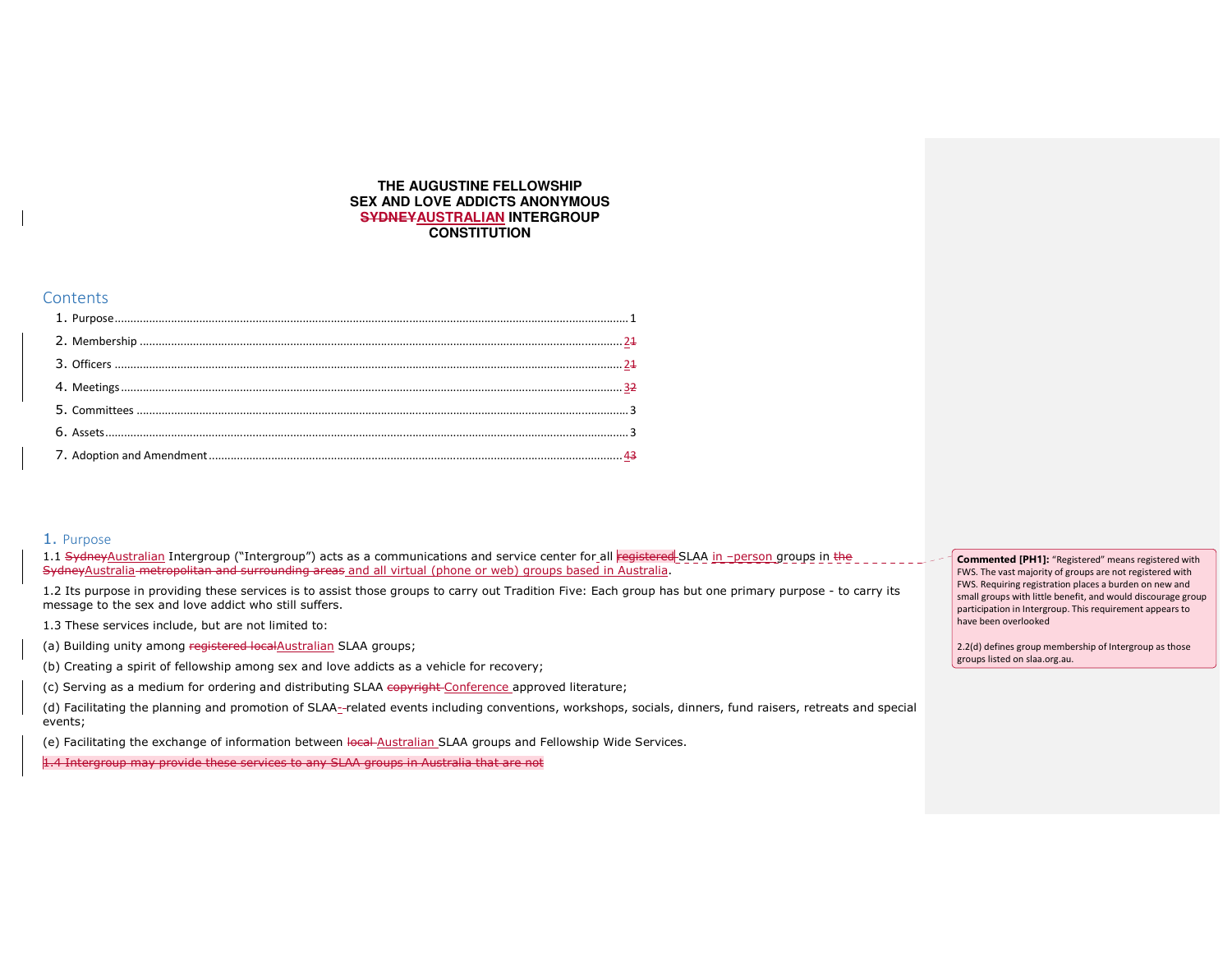| affiliated with a local intergroup. Where it is more practical or efficient to provide a |  |  |  |  |  |  |  |  |
|------------------------------------------------------------------------------------------|--|--|--|--|--|--|--|--|
| service on a national basis, it may provide that service to all SLAA groups in           |  |  |  |  |  |  |  |  |
| Australia.                                                                               |  |  |  |  |  |  |  |  |

### 2. Membership

2.1 Intergroup comprises officers appointed under clause 3 and one representative ("GR") of each group

2.2 Groups entitled to appoint GRs must meet the following qualifications:

(a) As a group, it meets to practice the 12 Steps and 12 Traditions of Sex and Love Addicts Anonymous.

- (b) As a group, it has no affiliation other than SLAA.
- (c) Its usual physical meeting place is within the Sydney metropolitan and surrounding

#### areas Australia or is a virtual meeting based in Australia.

(d) Its usual meeting place details is are listed in the meetings list maintained by Intergroup on the slaa.org.au website.

### 3. Officers

3.1 The permanent officers of Intergroup are its Chair, Secretary, Treasurer, Literature Person, Meetings List Person, Phoneline Enquiries Person, Web<u>master and Meeting Database Manager <del>Site Coordinator a</del>nd Chair of the Public Information Committee.<mark>.</mark></u>

3.2 On a vacancy in a permanent office, Intergroup may by majority vote, appoint any qualified person as a permanent officer. The requisite qualifications are:

(a) The person identifies as a sex and love addict who and regularly attends a group qualified to appoint a GR to Intergroup under clause 2.2.

(b) The person has three months self-defined sobriety free from sex and love addiction.

3.3 Permanent officers shall hold office for a period of one year from their election. On the expiry of an officer's term, the position shall be declaredvacant. Retiring officers are eligible for re-election.

3.4 Intergroup may by majority vote declare the position of any permanent office to be

vacant.

3.5 If a permanent officer has a slip, he or she they need not vacate his or hertheir position. However, if the person has a second slip within three months, his or hertheir position is automatically deemed vacant.

3.6 Permanent officers may not simultaneously hold a position of GR to Intergroup. If Intergroup appoints a GR as a permanent officer, his or hertheir GR position is automatically deemed vacant.

3.7 The duties of permanent officers shall be as specified by Intergroup from time to time.

3.8 Intergroup may by majority vote appoint any person as a temporary officer to carry out such duties as may be specified by Intergroup for such term as may be specified by Intergroup.

**Commented [PH2]:** This clause becomes irrelevant with a shift to an Australian Intergroup

**Commented [PH3]:** Meeting List Person position is redundant with there now being a functioning meeting database on slaa.org.au.

Enquiries Person covers both phone and email enquiries.

Webmaster is contemporary term.

**Commented [PH4]:** Grammar correction

**Commented [PH5]:** Gender neutral inclusive term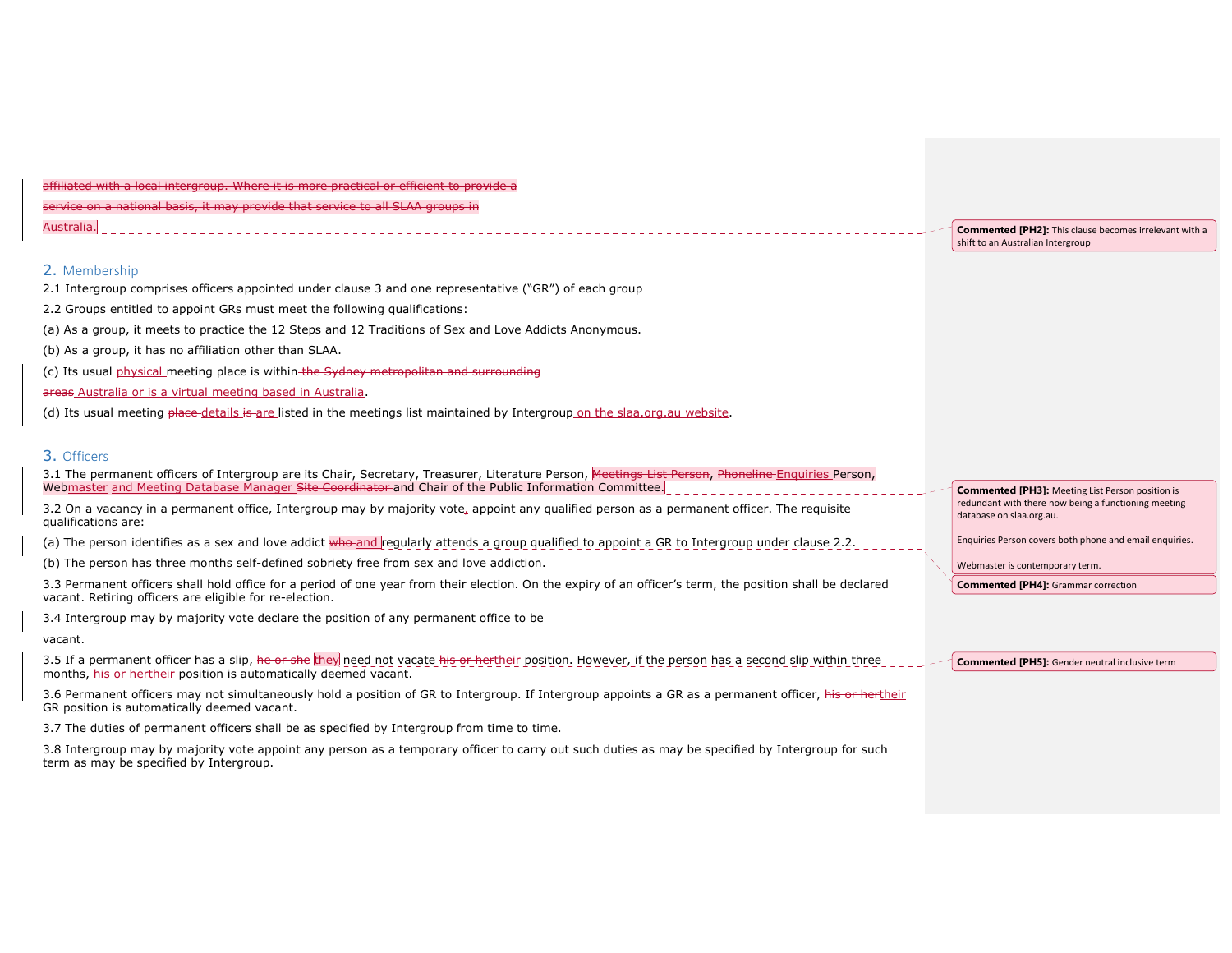### 4. Meetings

4.1 The Secretary shall convene normal meetings to be held on the normal meeting date as decided by Intergroup.

4.2 The Secretary shall convene a special meeting at any time on the request of:

(a) The Chair, in which case the meeting shall be convened on a date determined by the Chair; or

(b) On the written request of any four voting members of Intergroup, in which case the meeting must be convened within 14 days of receipt of that request.

4.3 The written request referred to in the preceding clause may be made by e-mail to the Secretary from each of the voting members requesting the meeting.

4.4 Meetings may be held in person or by any electronic virtual means (such as Teleconference or web) which enables all participating persons to hear each other participating person.

4.5 The quorum for an Intergroup meeting is four voting members.

4.6 Meetings of Intergroup shall be chaired by the Chair. In his or her their absence, a voting member of Intergroup appointed by the meeting shall chair the meeting.

4.7 Each permanent officer and each GR shall have one vote. No person may have more than one vote. In the event of a tie, the chair shall declare a motion lost.]

4.8 Decisions of Intergroup shall be by simple majority, except for amendments of this Constitution as specified in clause 7.2.

4.9 In addition to officers and GRs, any person identifying as a sex and love addict who regularly attends any group qualified to appoint a GR to Intergroup may attend and speak at Intergroup meetings. However, only permanent officers and GRs are entitled to vote.

4.10 Other persons may attend and speak at Intergroup meetings at the invitation of Intergroup.

### 5. Committees

5.1 Intergroup may appoint such committees as required in order to carry out its purpose of the Intergroup, comprising such individuals as Intergroup shall decide.

5.2 The Chair, Treasurer and Secretary of the Intergroup shall be ex-officio members of all standing and ad-hoc committees.

# 6. Assets

6.1 No part of the assets of Intergroup shall ever be distributed to its members, trustees, officers, or other private persons.

6.2 Intergroup may pay compensation for services rendered and reimburse individuals for expense incurred.

**Commented [PH6]:** Virtual is contemporary term.

**Commented [PH7]:** This constitution defines operations of Intergroup not groups. The autonomy of each group means any group or collection of groups can decide to form committees to organise things like events, Hospitals & Institutions or Public Information.

This does not require explicit statement in this constitution as Intergroups do not govern groups.(Tradition 4)

E.g. In recent years groups in both Canberra and Northern Rivers organised conventions without having local Intergroups.